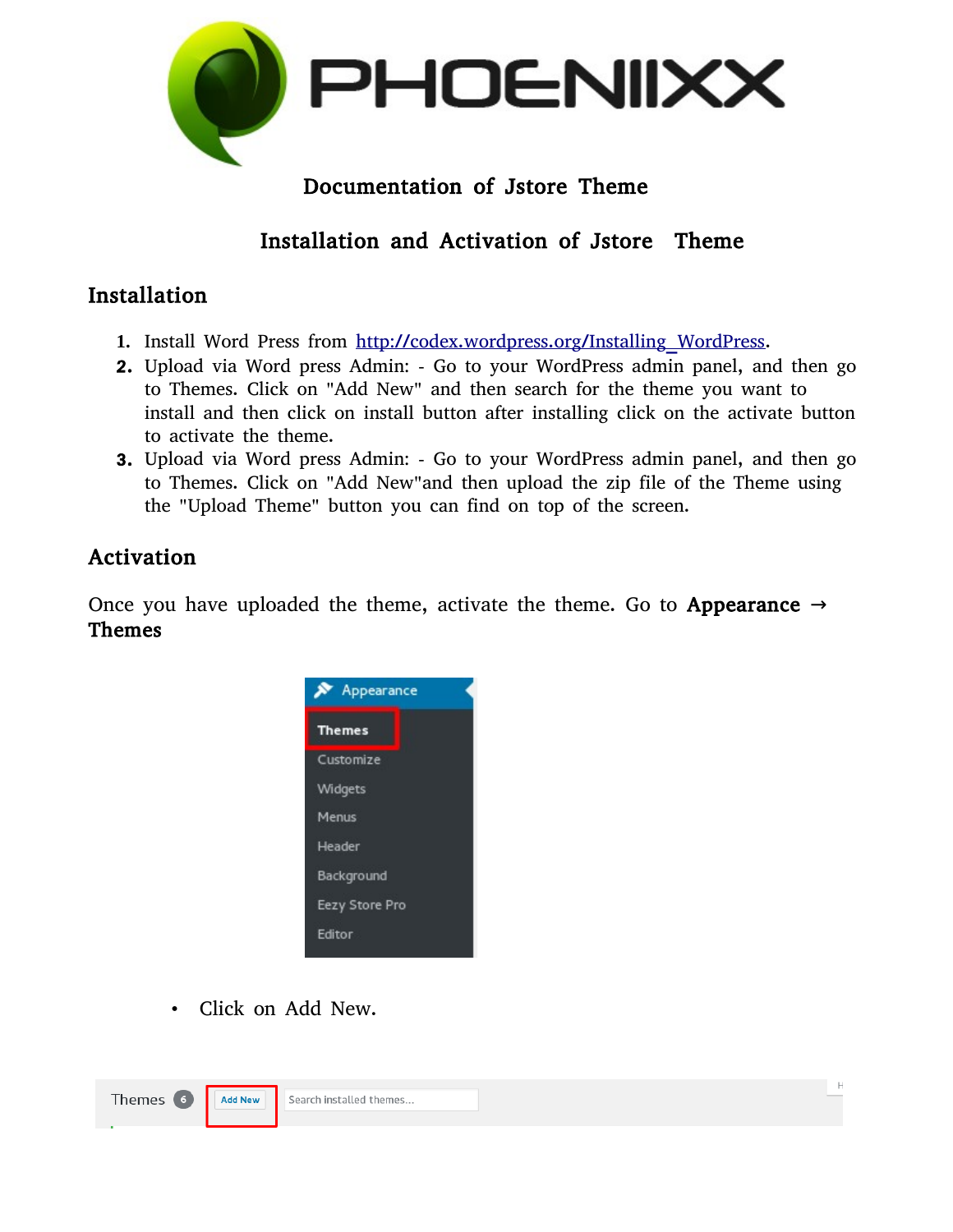• Search for the Jstore theme and then click on install button.



• Once you install the theme then click on the activate button to activate the theme.

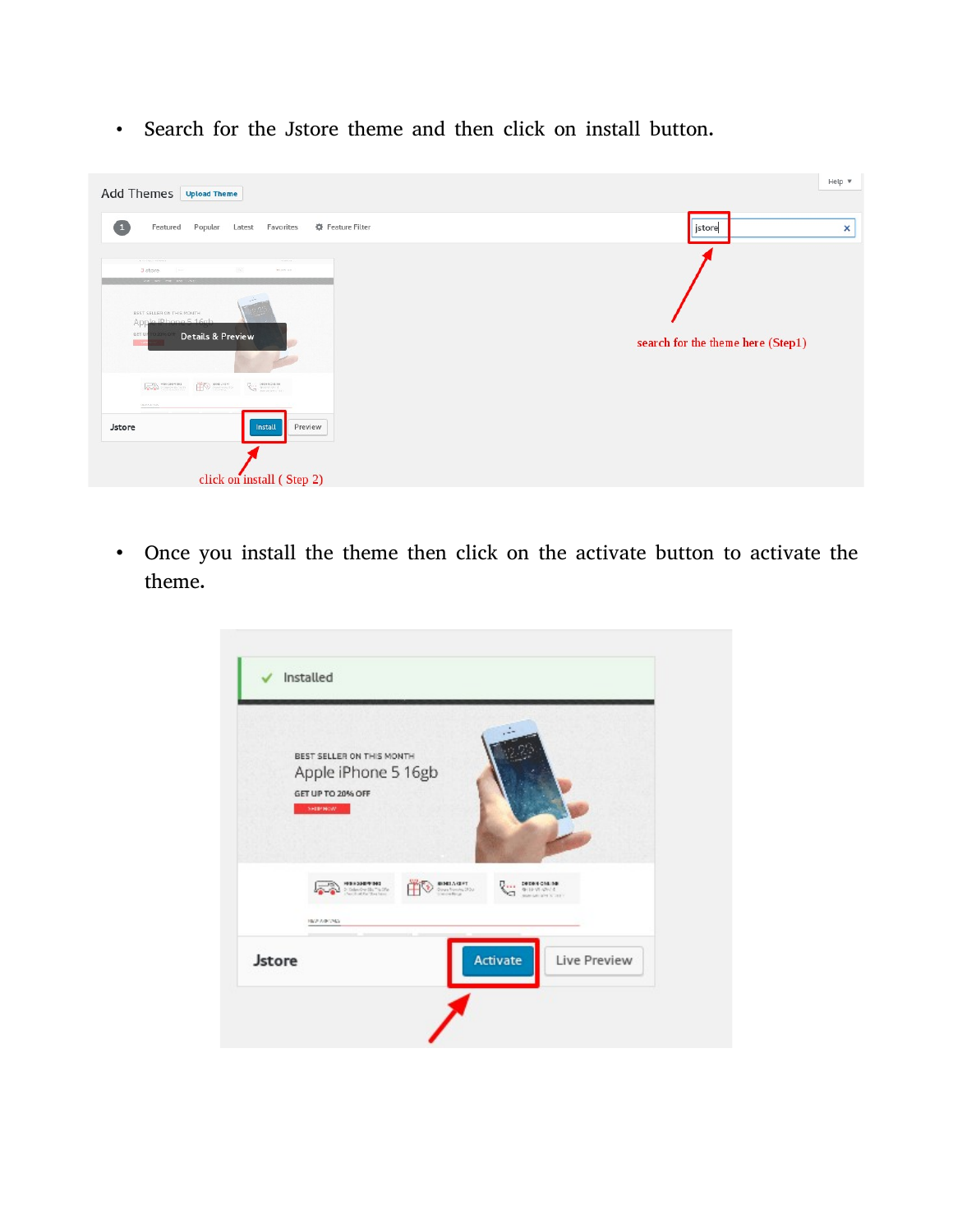#### You can also upload the theme by uploading the zip file of the theme in your wordpress dashboard.

• Click on Add New.

• Click on Upload theme Button.

| Add Themes        | <b>Upload Theme</b>                                     |                   | Help $\overline{\mathbf{v}}$ |
|-------------------|---------------------------------------------------------|-------------------|------------------------------|
|                   |                                                         |                   |                              |
|                   |                                                         |                   |                              |
| Q Search          | Ver 1.6-201704041071848Z-001.zip                        | 144.4 KB          | luesday                      |
| Recently Used     | ver 1.5-20170404T071916Z-001.zip                        | 139.2 kB          | Tuesday                      |
| ଲି user-15        | ver 1.4.1-20170404T071936Z-001.zip                      | 381.2 kB          | Tuesday                      |
|                   | craze theme free.odt                                    | 1.9 <sub>MB</sub> | Tuesday                      |
| <b>in</b> Desktop | Woocommerce-custom-options-pro-2.1.5.zip                | 170.8 kB          | Tuesday                      |
| ⊠ File System     | Woocommerce-custom-options-pro-2.1.5 (1).zip            | 170.8 kB          | Tuesday                      |
| <b>Documents</b>  | $\blacksquare$ craze.1.0.3.zip                          | $1.3$ MB          | Tuesday                      |
| <b>Ja Music</b>   | Advanced-reporting-for-woocommerce-pro(3).zip           | 837.7 kB          | Tuesday                      |
| <b>M</b> Videos   | Woocommerce-custom-options-pro-2.1.5 (2).zip            | 170.8 kB          | Tuesday                      |
| <b>Downloads</b>  | Untitled spreadsheet - Sheet1(2).csv                    | 1.6 <sub>kB</sub> | Yesterday at 15:08           |
| $\Box$ 1.0.1      | today-order-reports.csv                                 | 61 bytes          | 09:34                        |
|                   | today-order-reports (1).csv                             | 401 bytes 09:34   |                              |
|                   | craze-pro.zip                                           | 1.9 MB            | 09:53                        |
|                   | craze-pro (1).zip<br>upload this zip file               | 1.9MB             | 10:18                        |
|                   | craze-pro (2).zip                                       | 1.9 MB            | 11:01                        |
|                   | siliconfolio.zip                                        | 31.5 kB           | 11:45                        |
|                   | business-directory-plugin.4.1.10.zip<br>rs              | 1.9 MB            | 12:28                        |
|                   | $\blacksquare$ woocommerce-custom-options-pro-2.1.6.zip | 170.8 kB          | 16:35                        |
| adque             | $\blacksquare$ jstore.1.1.8.zip                         | 919.5 kB          | 16:52                        |

• Click on Choose file. Select craze.1.0.3.zip and click on Install Now.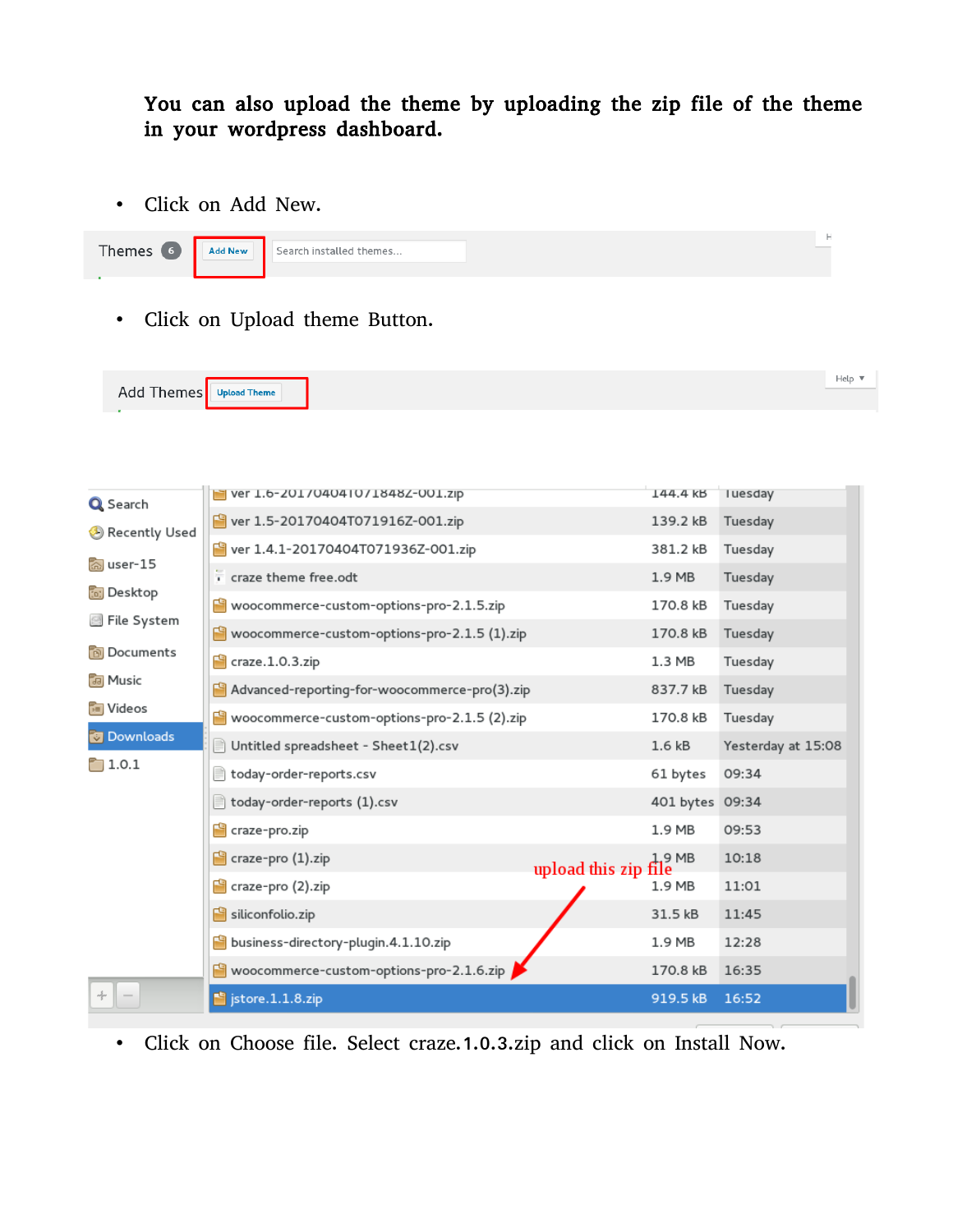If you have a theme in a .zip format, you may install it by uploading it here.



• Click on Activate to activate the theme.

| Installing Theme from uploaded file: jstore.1.1.8.zip                                                                                                                                                          |  |  |  |
|----------------------------------------------------------------------------------------------------------------------------------------------------------------------------------------------------------------|--|--|--|
| Your theme does not declare WooCommerce support - Please read our integration guide or check out our Storefront<br>theme which is totally free to download and designed specifically for use with WooCommerce. |  |  |  |
| <b>Read More About Storefront</b><br>Theme Integration Guide                                                                                                                                                   |  |  |  |
| Unpacking the package                                                                                                                                                                                          |  |  |  |
| Installing the theme                                                                                                                                                                                           |  |  |  |
| Theme installed successfully.                                                                                                                                                                                  |  |  |  |
| Activate<br><b>Return to Themes page</b><br><b>Live Preview</b>                                                                                                                                                |  |  |  |

## After activation , create the Homepage for the theme.

#### 1. Create the HomePage for your theme

- Go to pages  $\rightarrow$  add new
- Give title at the top
- At the right hand side select the template "HomePage".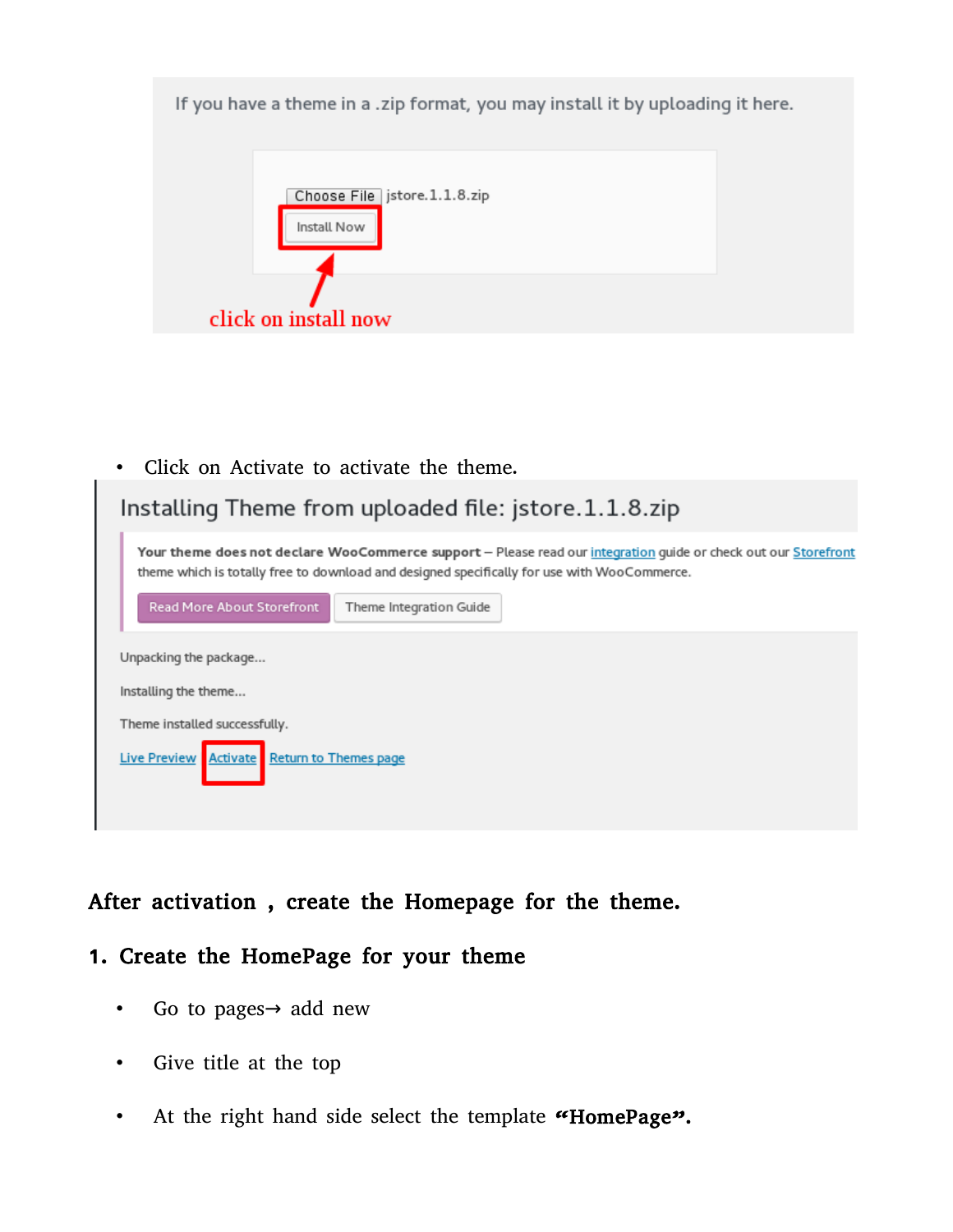• Click on Publish button.



# 2. Front Page displays

- Go to settings  $\rightarrow$  readings.
- Select the static page option under the front page displays.
- Select the front page from the drop down list.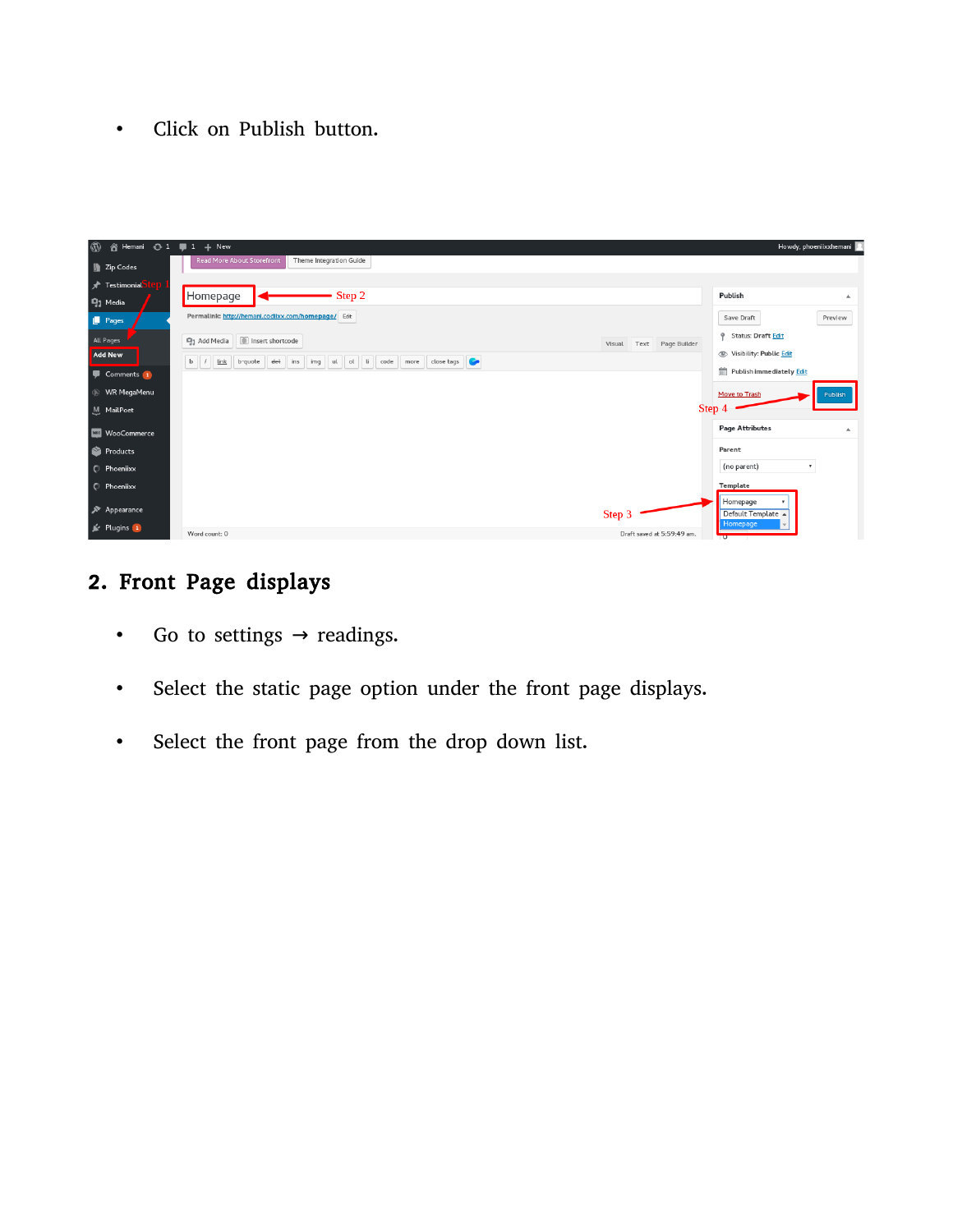

- 3. How to set the Logo?
	- Go to Appearance  $\rightarrow$  Customize

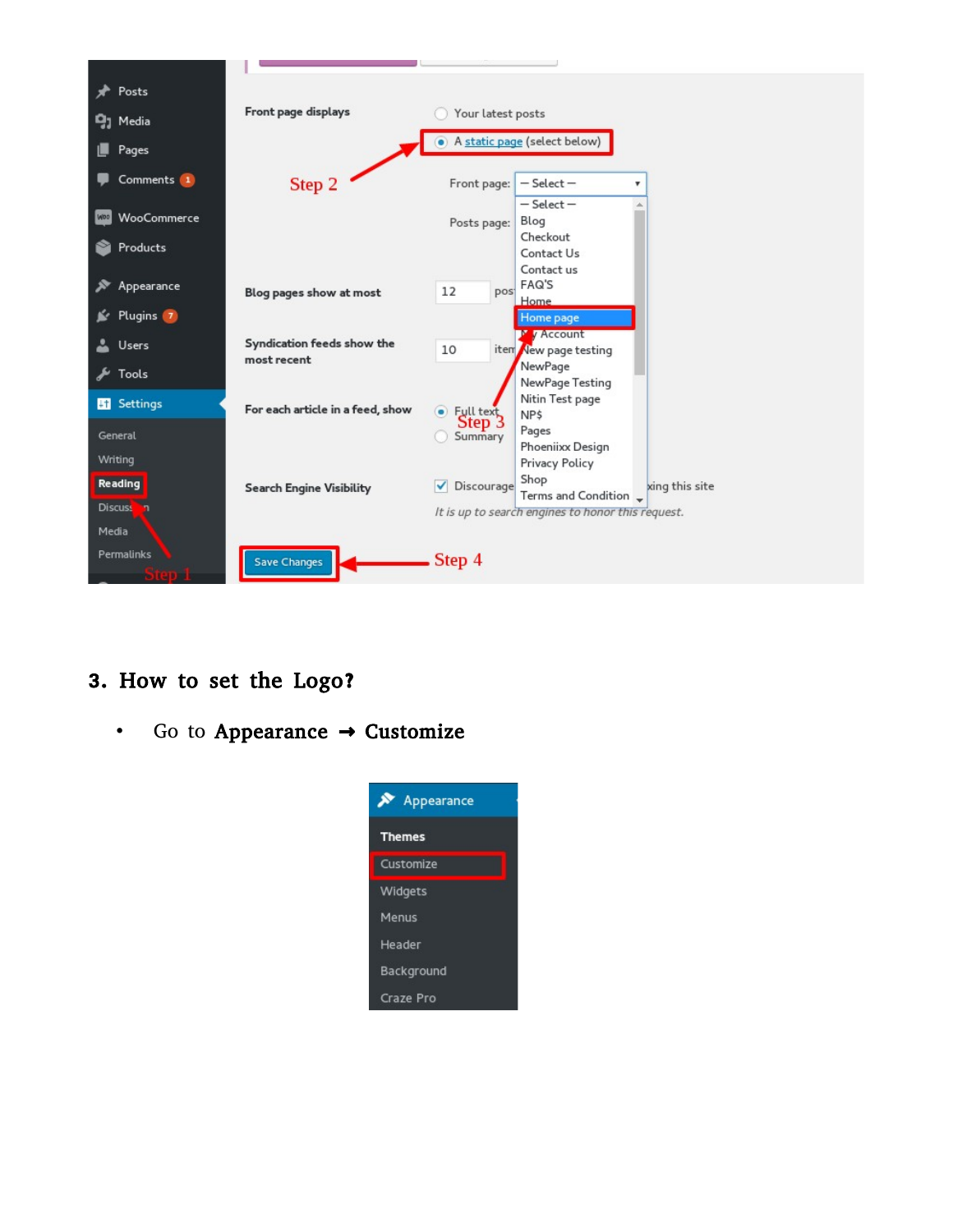- Go to the Site Identity option to upload the image of Logo
- Upload the file from the media.
- Click on Save & Publish.
- You can change or remove the image of the logo also.

| Active theme<br>Craze     | Change |   | Customizing<br>≺<br>Site Identity             |
|---------------------------|--------|---|-----------------------------------------------|
| Craze Pro                 | Go Pro |   | Logo                                          |
| Site Identity             |        | → | No logo selected<br>Select logo               |
| <b>Top Header</b>         |        |   | <b>Site Title</b>                             |
| <b>Banner Top Content</b> |        |   | Hemani                                        |
| <b>Banner Images</b>      |        |   | <b>Tagline</b><br>Just another WordPress site |
|                           |        |   | Display Site Title and Tagline<br>✔           |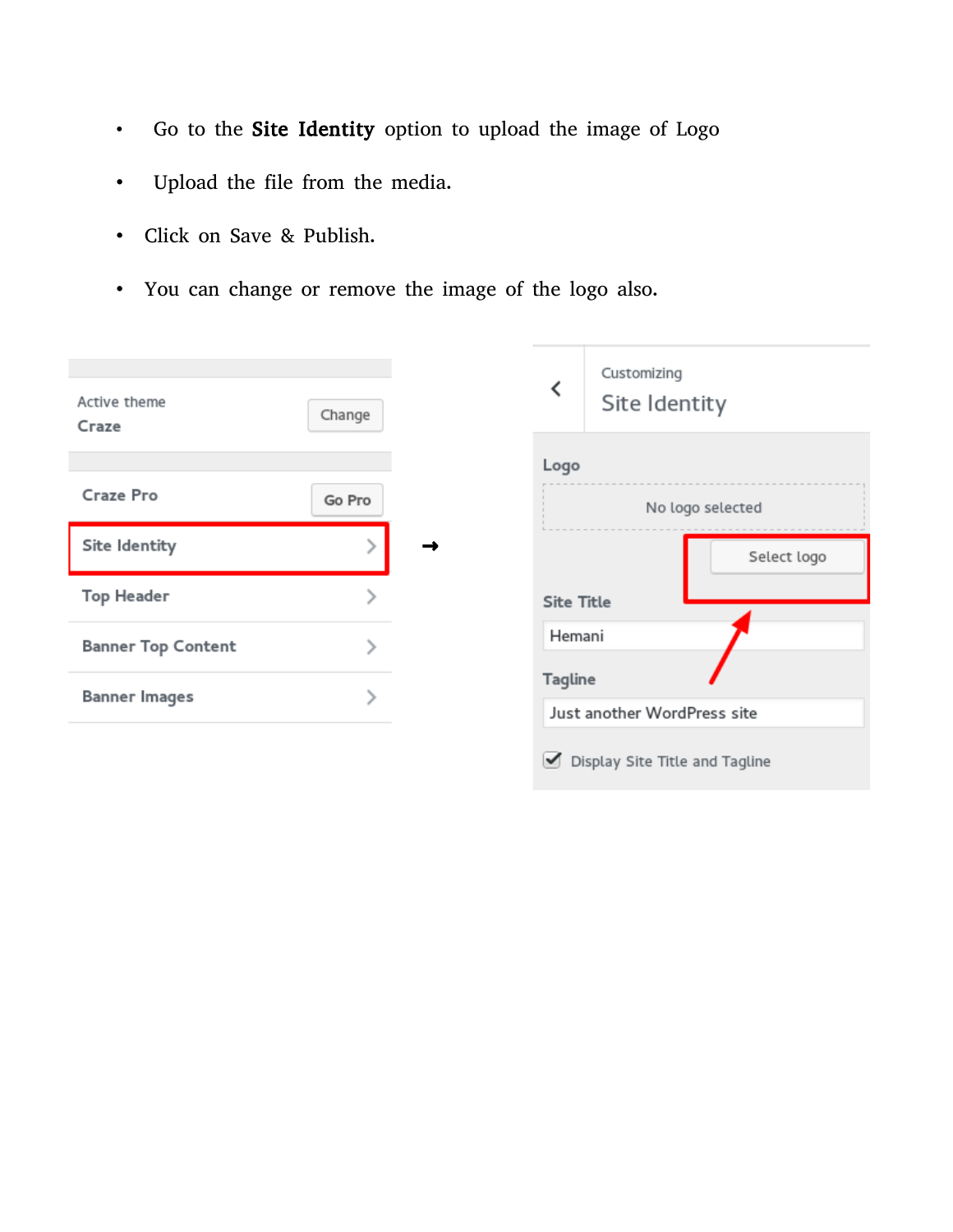

# 4. Topbar settings

- Go to Appearance → Customize
- Go to the Topbar Setting option

| Active theme<br>Jstore | Change |
|------------------------|--------|
| <b>Jstore Pro</b>      | Go Pro |
| Site Identity          |        |
| <b>Topbar Setting</b>  |        |
| Banner                 |        |
| Small Banner           |        |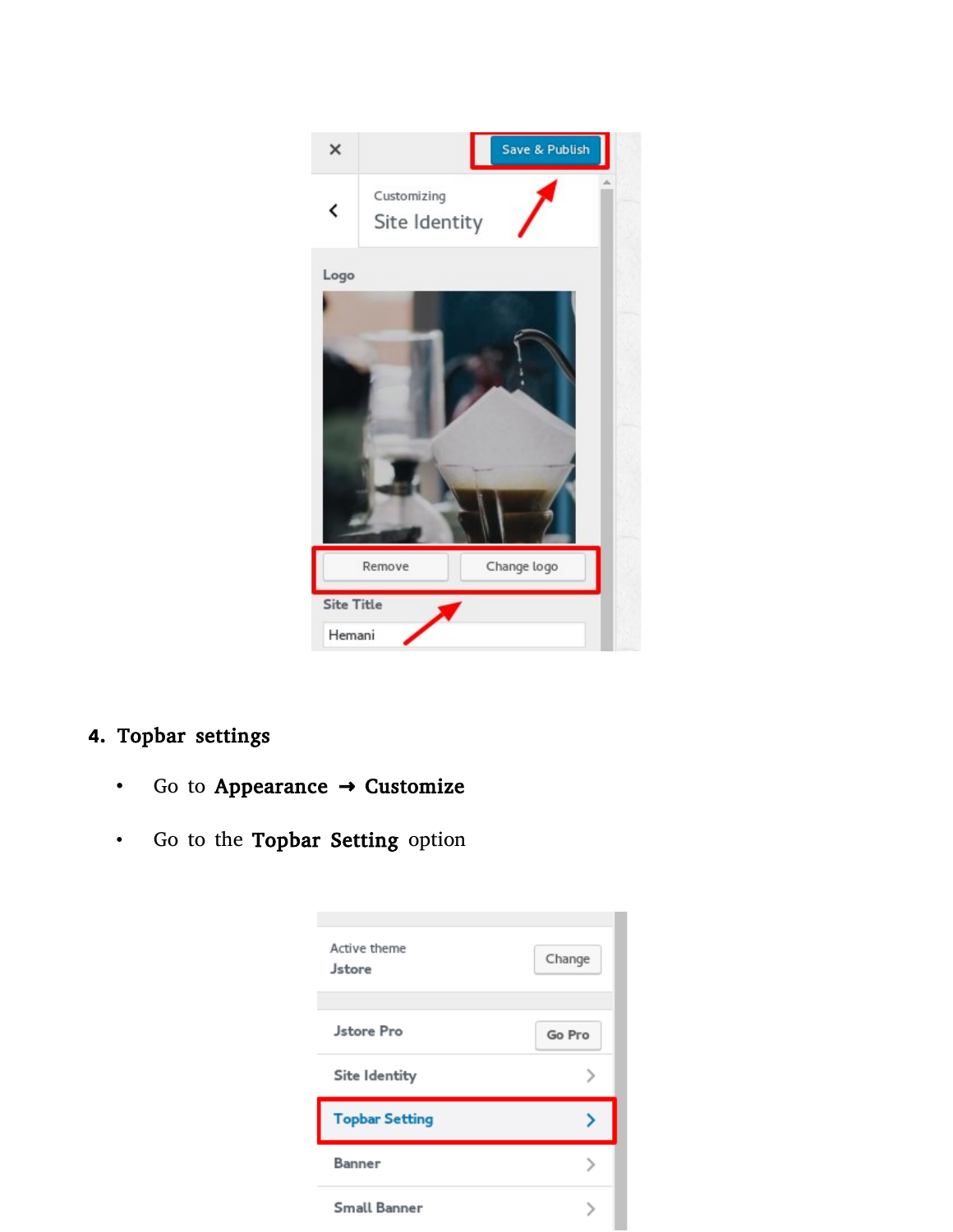- Can write the customer care text and number from here.
- Click on Save & Publish.

| $\times$ | Save & Publish                                      | Help Line Number 4578925656                                  |  |
|----------|-----------------------------------------------------|--------------------------------------------------------------|--|
|          | Customizing<br><b>Topbar Setting</b>                | Search<br>Hemani                                             |  |
|          | <b>Enter Customer Care Text</b><br>Help Line Number | Just another<br>WordPress site 1 <b>for the changes here</b> |  |
|          | <b>Enter Customer Care No</b><br>4578925656         | HOME PAGE NEW                                                |  |
|          |                                                     | EEZY HOME                                                    |  |

#### 5. Customization of Banner

• Go to Appearance  $\rightarrow$  Customize

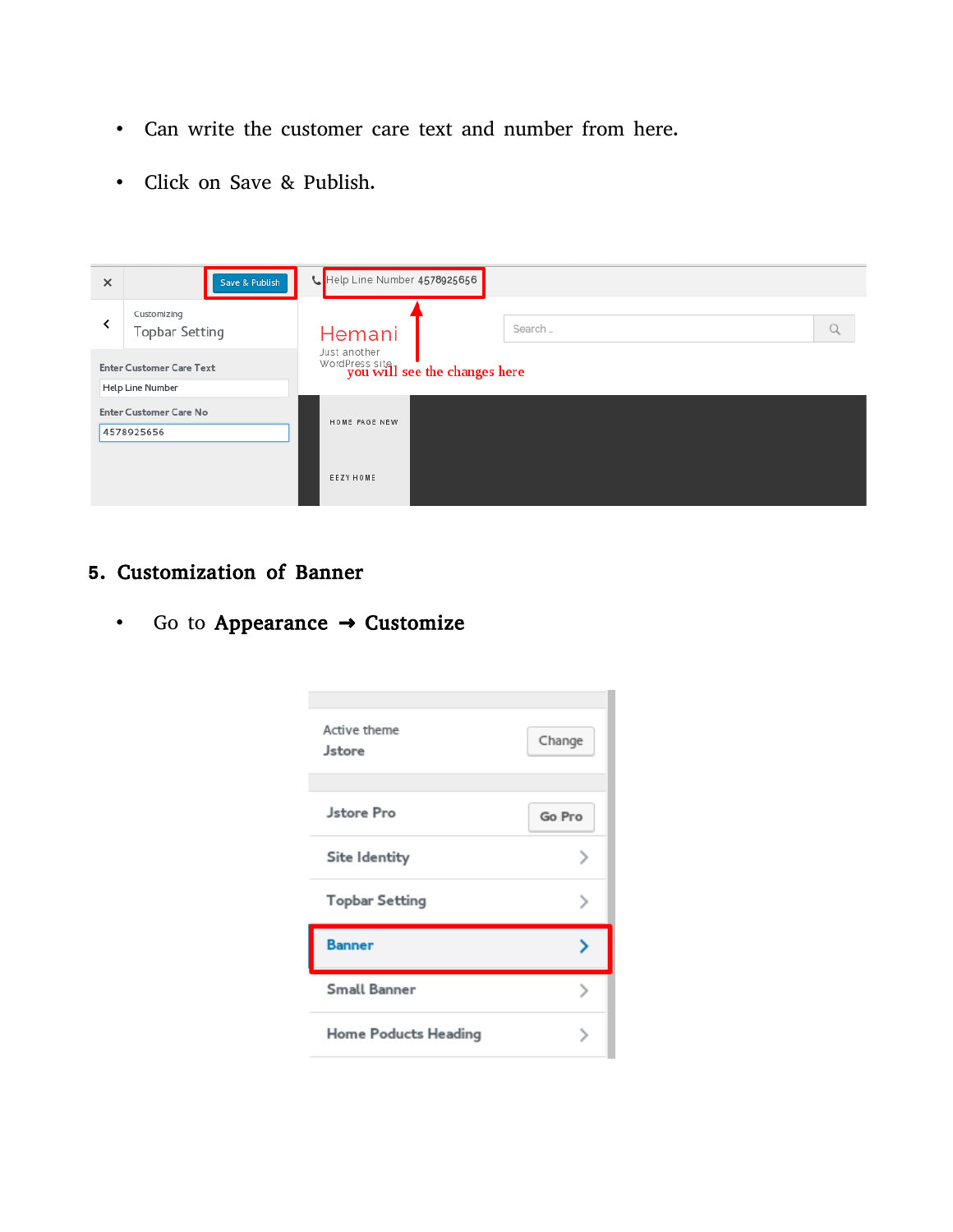- Go to the banner section to upload the image of banner
- Can turn on / off the banner
- Upload the file from the media.
- Click on Save & Publish.
- You can change or remove the image of the logo also.

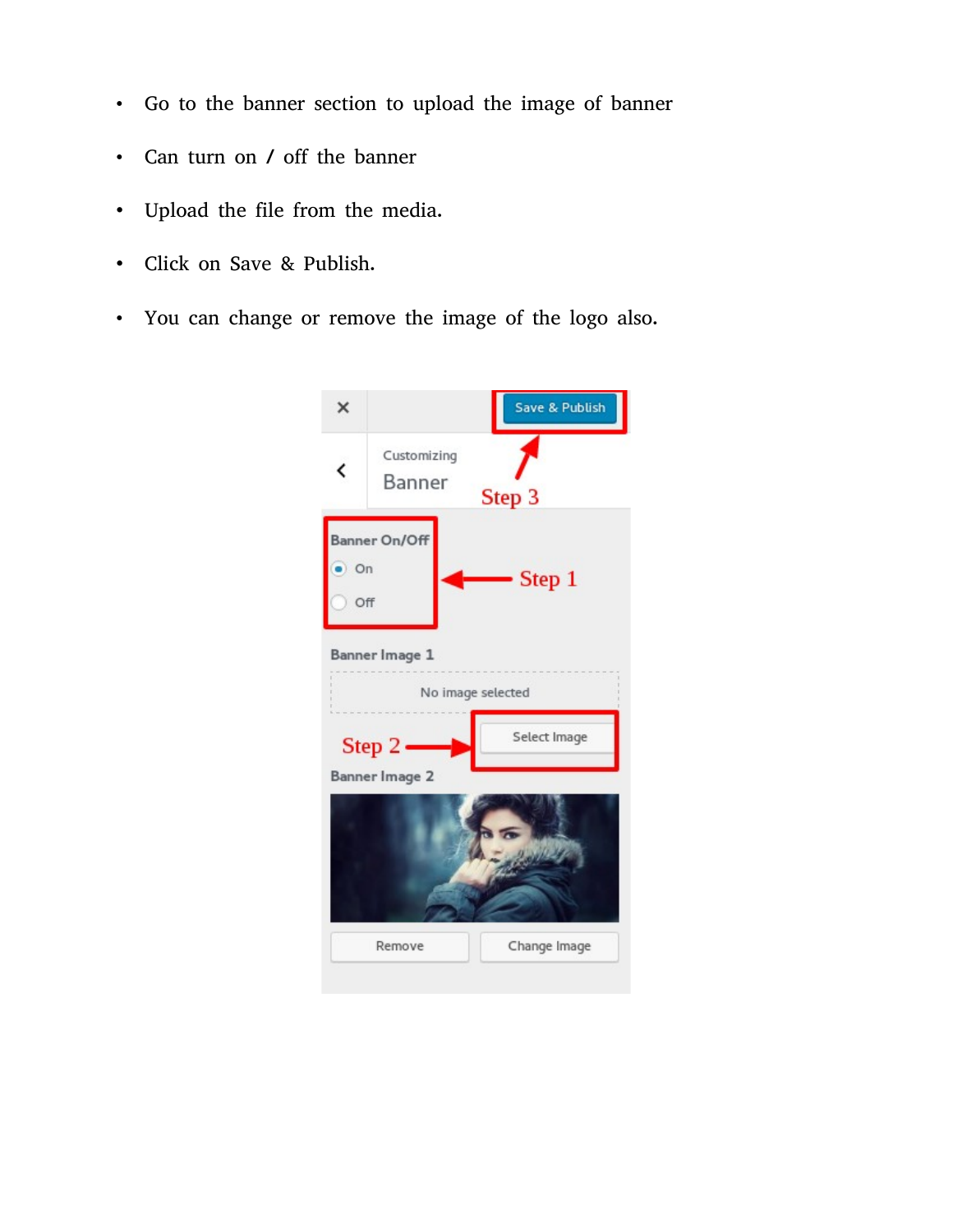#### 6. Customization of Small Banners

- Go to Appearance  $\rightarrow$  Customize
- Go to the small banner section to upload the image of small banners 1 ,small banner 2 , small banner 3
- Can turn on / off the banner
- Upload the file from the media.
- Click on Save & Publish.
- You can change or remove the image of the banners also

| Active theme<br>Jstore | Change |
|------------------------|--------|
|                        |        |
| <b>Jstore Pro</b>      | Go Pro |
| Site Identity          |        |
| <b>Topbar Setting</b>  |        |
| Banner                 |        |
| <b>Small Banner</b>    |        |
| Home Poducts Heading   |        |
| Our Brands Logo        |        |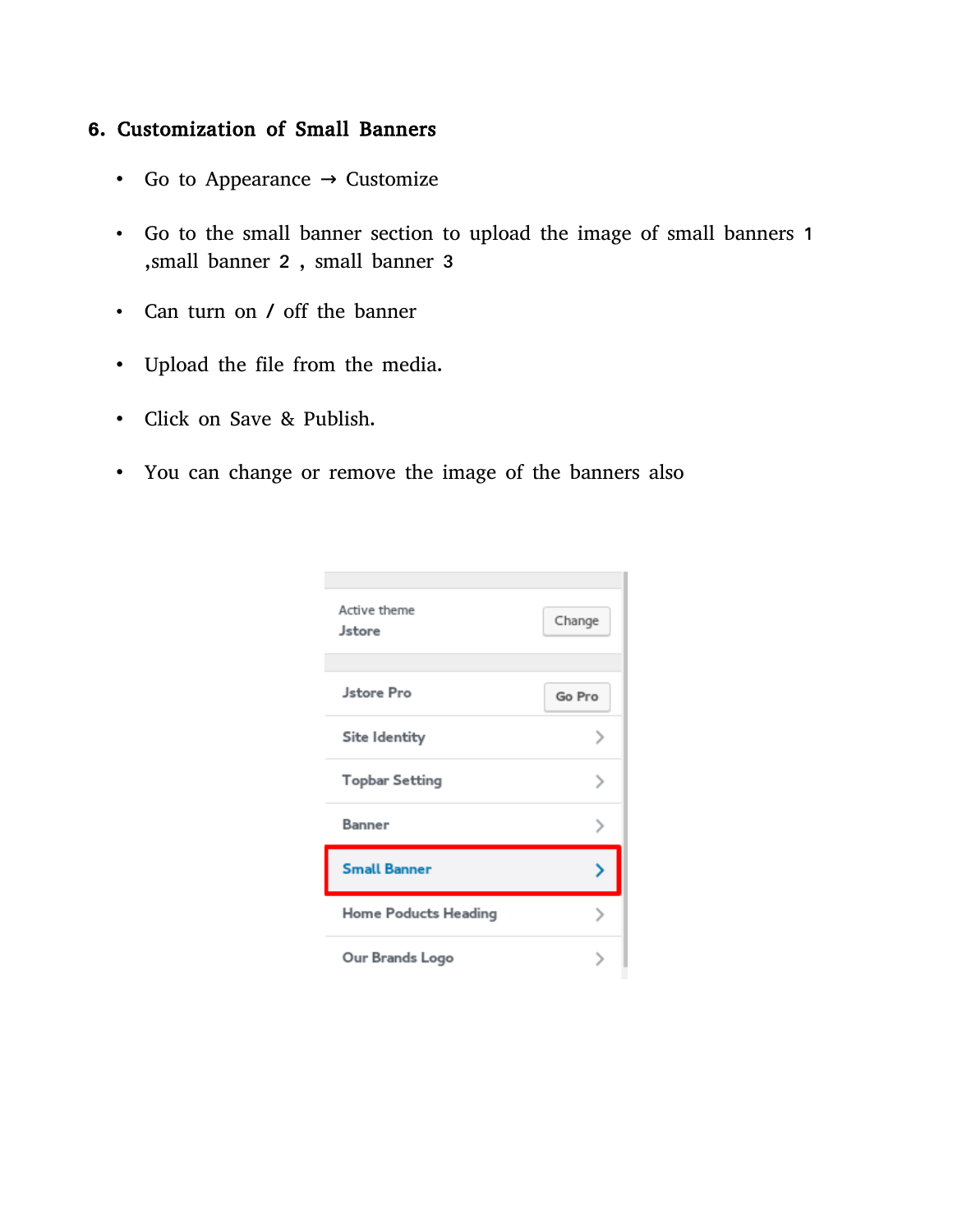

### 7. Customization of Home products Heading

- Go to Appearance  $\rightarrow$  Customize
- Then click on home products section to write the heading for the home products
- Click on save & Publish button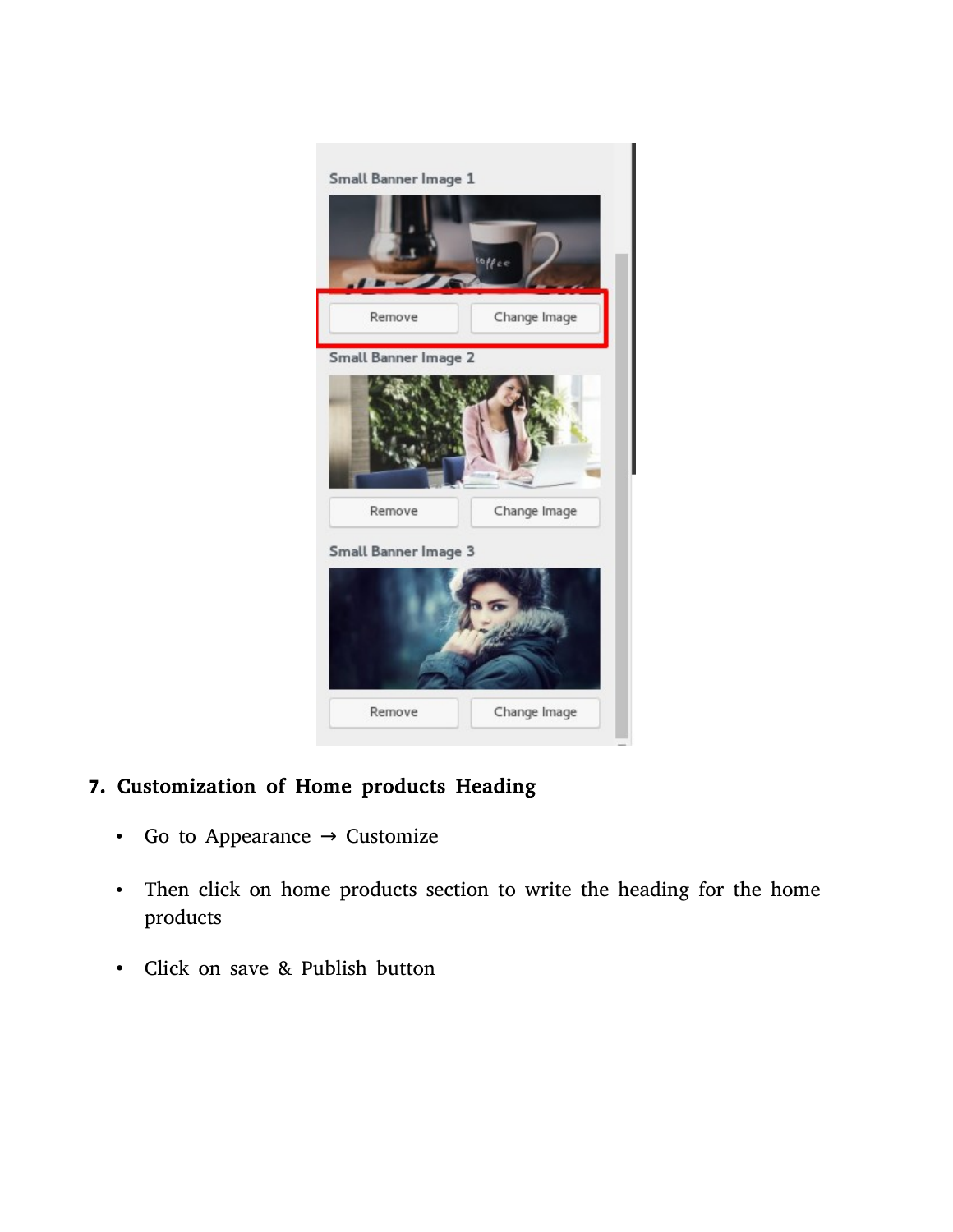

#### 8. Customization of Brands Logo

- Go to Appearance  $\rightarrow$  Customize
- Go to the brand logo section to upload the images for the brand logo 1,2,3,4,5 and 6
- Upload the file from the media.
- You can change or remove the image of the banners also
- Click on Save & Publish.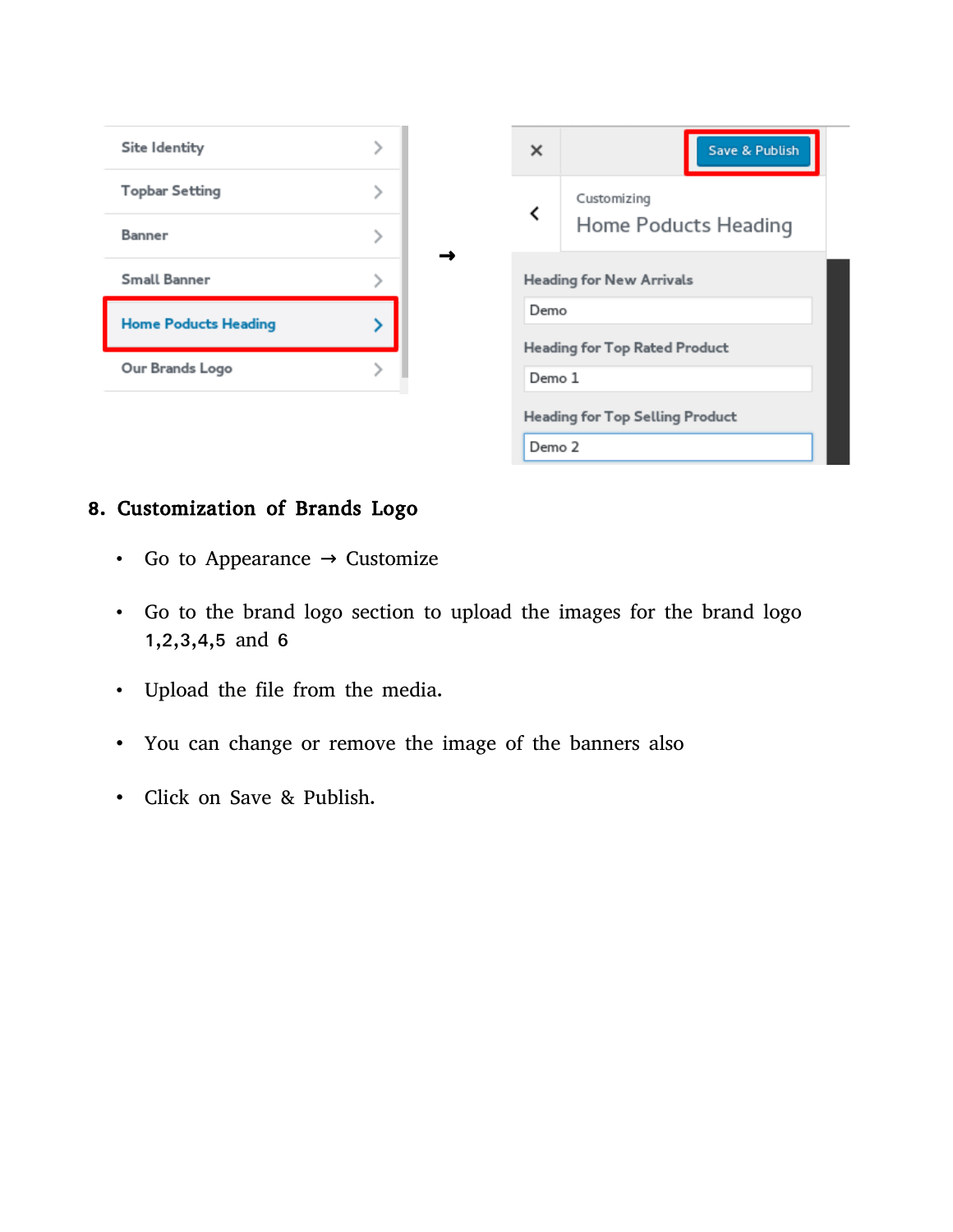

# 9. Customization of Footer section

- Go to Appearance  $\rightarrow$  Customize
- Can write the footer text